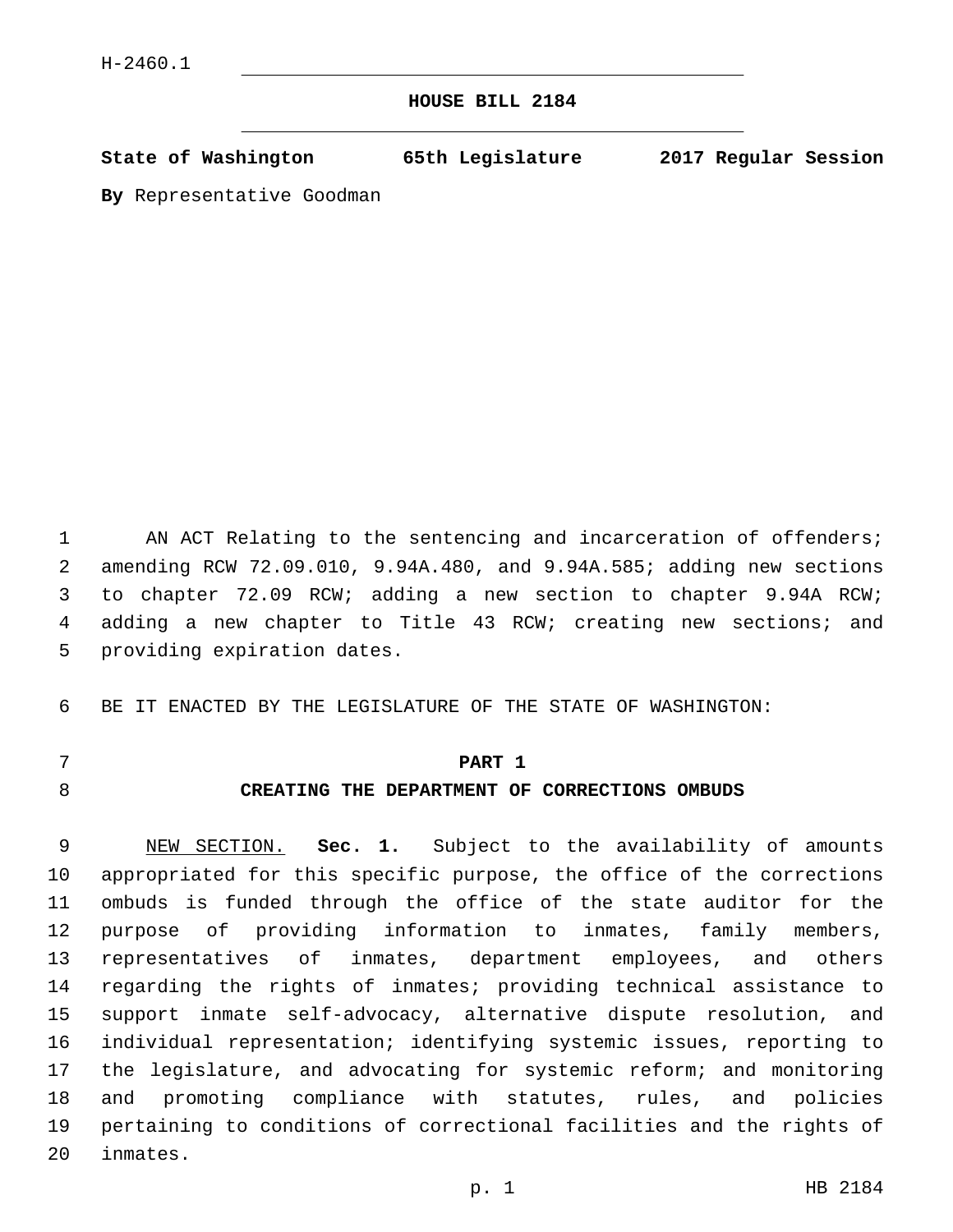NEW SECTION. **Sec. 2.** The definitions in this section apply throughout this chapter unless the context clearly requires otherwise.

 (1) "Abuse" means any act or failure to act by a department employee, subcontractor, or volunteer which was performed, or which was failed to be performed, knowingly, recklessly, or intentionally, and which caused, or may have caused, injury or death to an inmate.

 (2) "Corrections ombuds" or "ombuds" means the corrections ombuds, staff of the corrections ombuds, and volunteers with the 10 office of the corrections ombuds.

 (3) "Council" means the ombuds advisory council established in 12 section  $3(1)$  of this act.

(4) "Department" means the department of corrections.

 (5) "Inmate" means a person committed to the custody of the department, including, but not limited to, persons residing in a correctional institution or facility; persons released from such facility on furlough, work release, or community custody; and persons received from another state, another state agency, a county, or the 19 federal government.

 (6) "Neglect" means a negligent act or omission by any department employee, subcontractor, or volunteer which caused, or may have 22 caused, injury or death to an inmate.

(7) "Office" means the office of the corrections ombuds.

 (8) "Organization" means the private nonprofit organization that 25 operates the office of the corrections ombuds.

 NEW SECTION. **Sec. 3.** (1) No later than August 1, 2017, the governor shall convene an ombuds advisory council with several purposes in support of the ombuds function. The council shall participate in a priority setting process for the purpose of developing priority recommendations to the ombuds, review data collected by the ombuds, review reports issued by the ombuds prior to their release, and make recommendations to the ombuds regarding the accomplishment of its purposes. The council also has authority to issue its own reports and recommendations. The council must biannually review ombuds performance, reporting to the governor and the legislature regarding its findings. The council must provide the legislature with recommendations regarding the ombuds budget and changes in the law that would enhance ombuds effectiveness.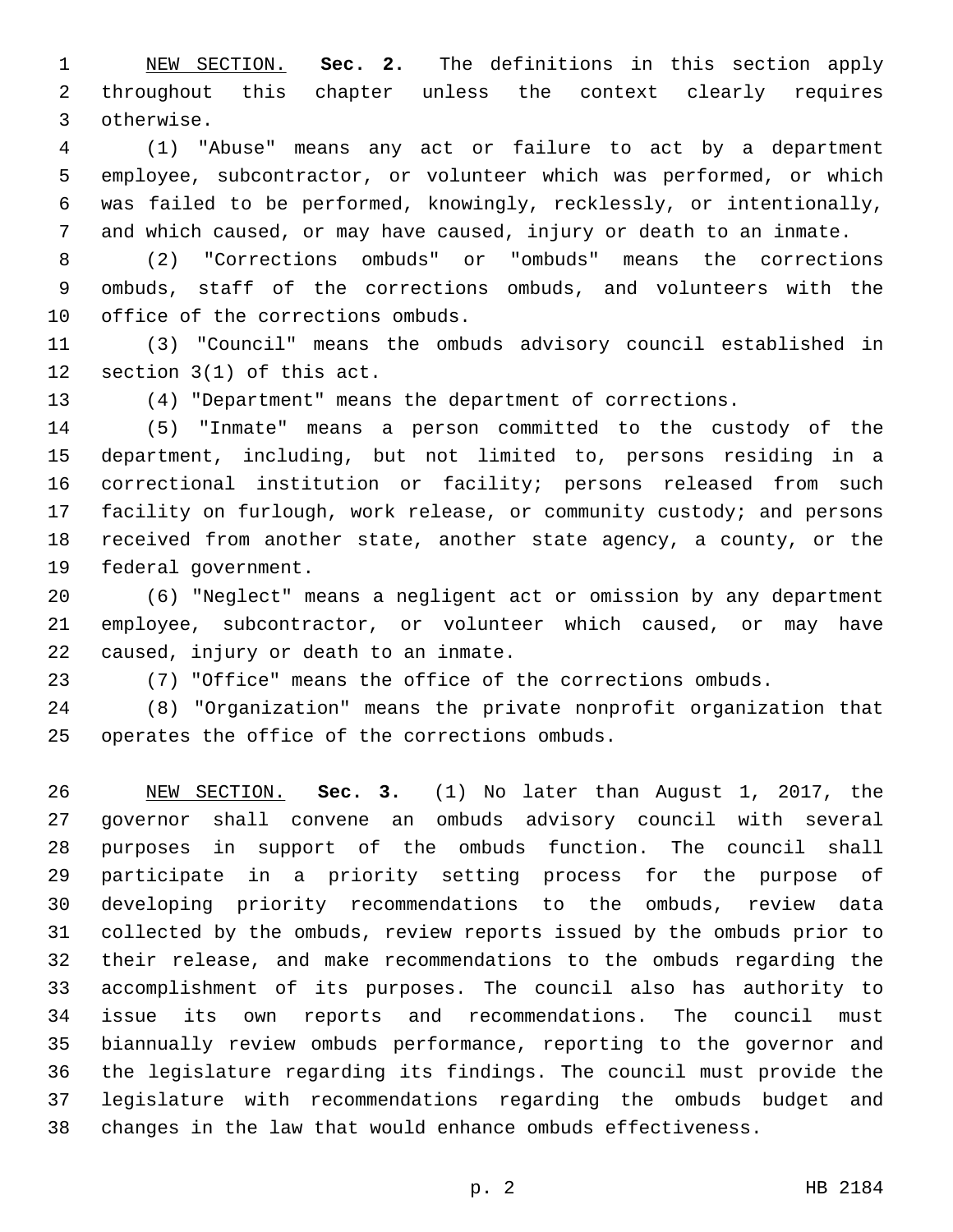(2) The council initially consists of one democrat and one republican member of the legislature. The chairs of the senate committee on law and justice and the house of representatives committee on public safety shall make recommendations to the president of the senate and the speaker of the house of representatives, who shall make the final appointments. These appointed members shall select the following additional members:

 (a) One former inmate who has successfully reintegrated into the 9 community and is no longer in the custody of the department;

10 (b) Two family members of a current inmate;

 (c) One expert with significant criminal justice or correctional experience who is not an employee or contractor with the state of 13 Washington;

 (d) A community member with extensive knowledge and experience in issues related to racial, ethnic, or religious diversity within the 16 correctional system;

 (e) A community member with extensive knowledge and experience in the accommodation needs of individuals with disabilities; and

 (f) A community member with dispute resolution training who has experience working in the criminal justice or corrections field.

(3) The council also includes:21

 (a) The department staff serving as the internal ombuds, if any; 23 and

 (b) A bargaining unit representative, as selected by the 25 membership of the bargaining unit.

 (4) After the full membership is attained, the council shall develop a process for replacing members in case of resignation or 28 expiration of terms.

 (5) Councilmembers serve a term of three years, except that the council shall create and implement a system of staggered terms, and no member may serve more than two consecutive terms. The council shall convene at least quarterly. Councilmembers will serve without compensation, except that funds appropriated for the implementation of this act may be used to reimburse members who are not employees of Washington state for expenses necessary to the performance of their 36 duties.

 NEW SECTION. **Sec. 4.** (1) Subject to the availability of amounts appropriated for this specific purpose, the state auditor shall designate, by a competitive bidding process, the nonprofit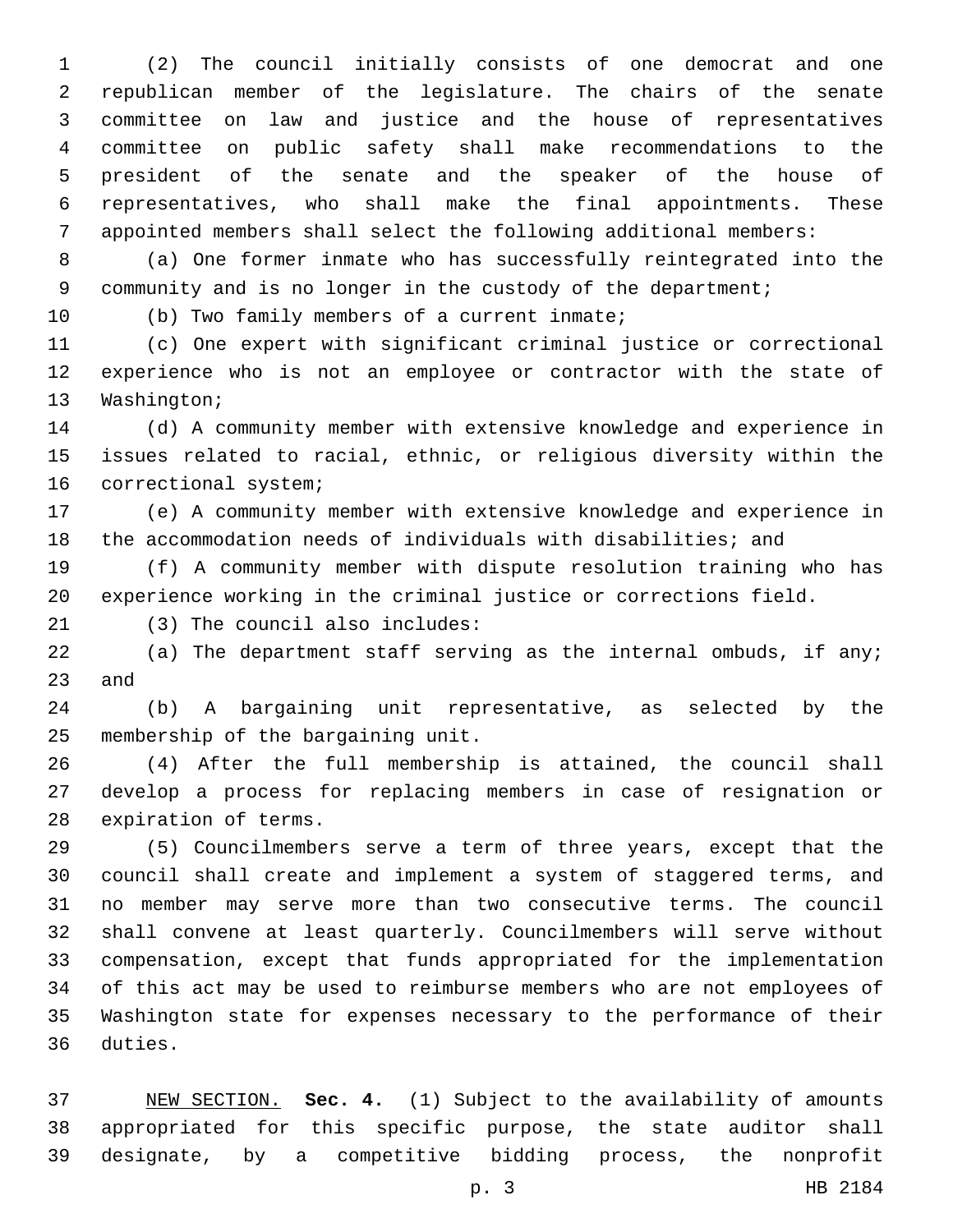organization that will contract to operate the office of the corrections ombuds. The selection process must include direct stakeholder participation in the development of the request for proposals, evaluation of bids, and final selection. The state auditor shall select an organization that possesses, directly or through subcontracts, significant legal expertise, competence with mediation and alternative dispute resolution, and experience working within criminal justice and correctional environments addressing issues relating to chemical dependency treatment, disability and disability- related accommodation, respect for racial, ethnic, and religious diversity, and other civil rights and conditions issues. The selected organization must have experience and the capacity to effectively communicate regarding criminal justice issues with policymakers, stakeholders, and the general public, and must be prepared and able to provide all program and staff support necessary, directly or through subcontracts, to carry out all duties of the office.

 (2) The contracting organization and its subcontractors, if any, are not state agencies or departments, but instead are private, independent entities operating under contract with the state.

 (3) The state auditor or state may not revoke the designation of the organization contracted to provide the services of the office of the corrections ombuds except upon a showing of neglect of duty, misconduct, or inability to perform duties. Prior to revoking the designation, the state must provide notice and an opportunity for the organization, the ombuds, and the public to comment upon the proposed revocation, and must provide the organization an opportunity to 27 appeal the decision to a court.

NEW SECTION. **Sec. 5.** (1) The ombuds shall:

 (a) Establish priorities for use of the limited resources 30 appropriated to implement this act;

 (b) Maintain a statewide toll-free telephone number, a collect telephone number, a web site, and a mailing address for the receipt 33 of complaints and inquiries;

 (c) Provide information, as appropriate, to inmates, family members, representatives of inmates, department employees, and others 36 regarding the rights of inmates;

 (d) Provide technical assistance to support inmate participation in self-advocacy, utilizing existing kite, grievance, and appeal 39 procedures;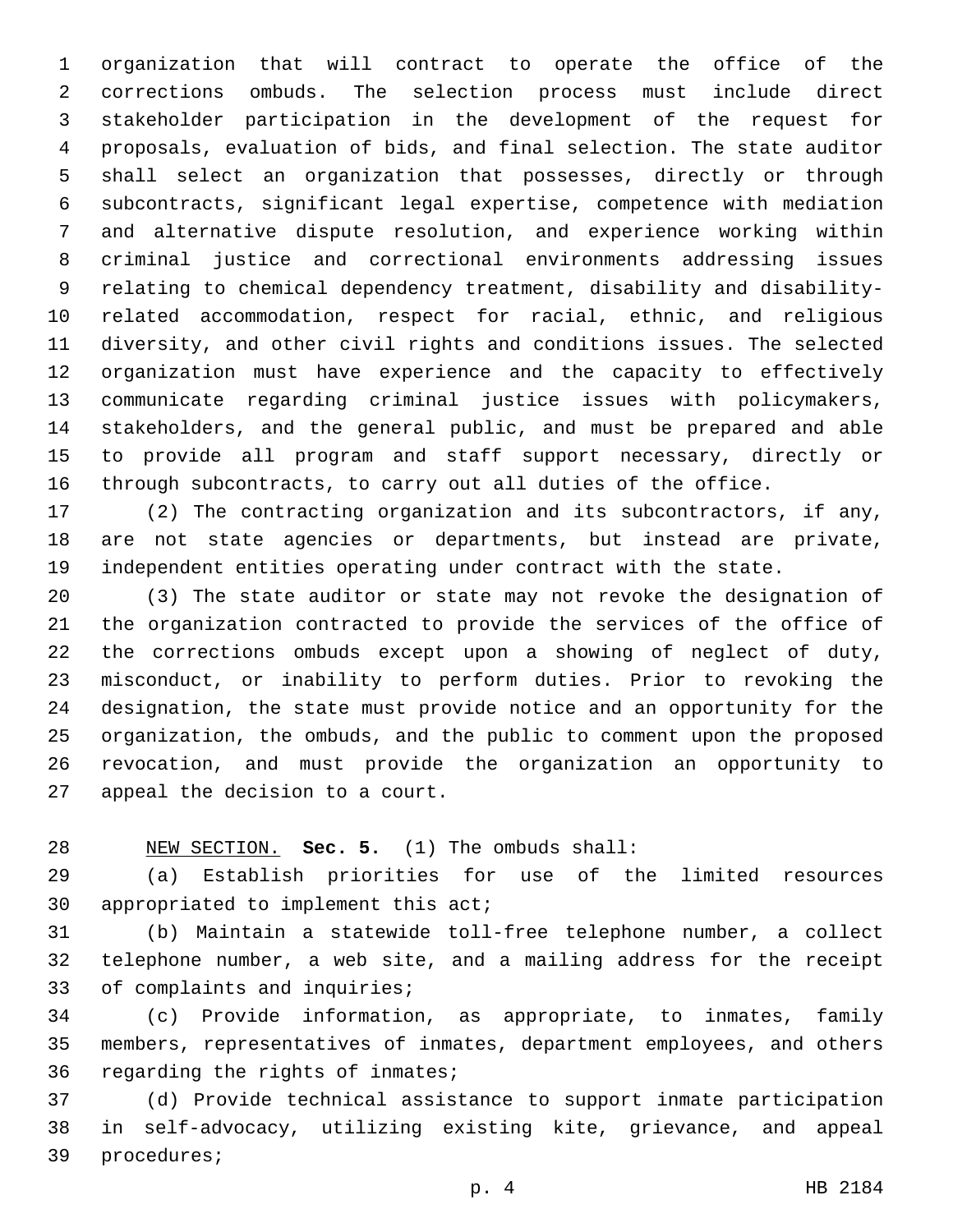(e) Monitor department compliance with applicable federal, state, and local laws, rules, regulations, and policies with a view toward 3 protecting the rights of inmates;

 (f) Monitor and participate in legislative and policy developments affecting correctional facilities and advocate for systemic reform aimed toward protecting the rights of inmates;

 (g) Establish a statewide uniform reporting system to collect and 8 analyze data related to complaints regarding the department;

 (h) Establish procedures to receive, investigate, and resolve 10 complaints;

 (i) Submit annually to the council, by November 1st of each year, a report analyzing the work of the office, including any 13 recommendations; and

 (j) Adopt and comply with rules, policies, and procedures 15 necessary to implement this chapter.

 (2)(a) The ombuds may initiate and attempt to resolve an investigation upon his or her own initiative, or upon receipt of a complaint from an inmate, a family member, a representative of an inmate, a department employee, or others, regarding:

20 (i) Abuse or neglect;

21 (ii) Department decisions or actions;

22 (iii) Inactions or omissions;

23 (iv) Policies, rules, or procedures; or

(v) Alleged violations of law.24

 (b) Prior to filing a complaint with the ombuds, an inmate shall have reasonably pursued resolution of the complaint through the internal grievance process with the department of corrections. However, in no event may an inmate be prevented from filing a complaint more than ninety days after filing an internal grievance, regardless of whether the department has completed the grievance process. This subsection (2)(b) does not apply to complaints related to threats of bodily harm including, but not limited to, sexual or physical assaults or the denial of necessary medical treatment.

 (c) The ombuds may decline to investigate any complaint as 35 provided by the rules adopted under this chapter.

 (d) The ombuds may not investigate any complaints relating to an inmate's underlying criminal conviction.37

 (e) The ombuds may not investigate a complaint from a department employee that relates to the employee's employment relationship with 40 the department.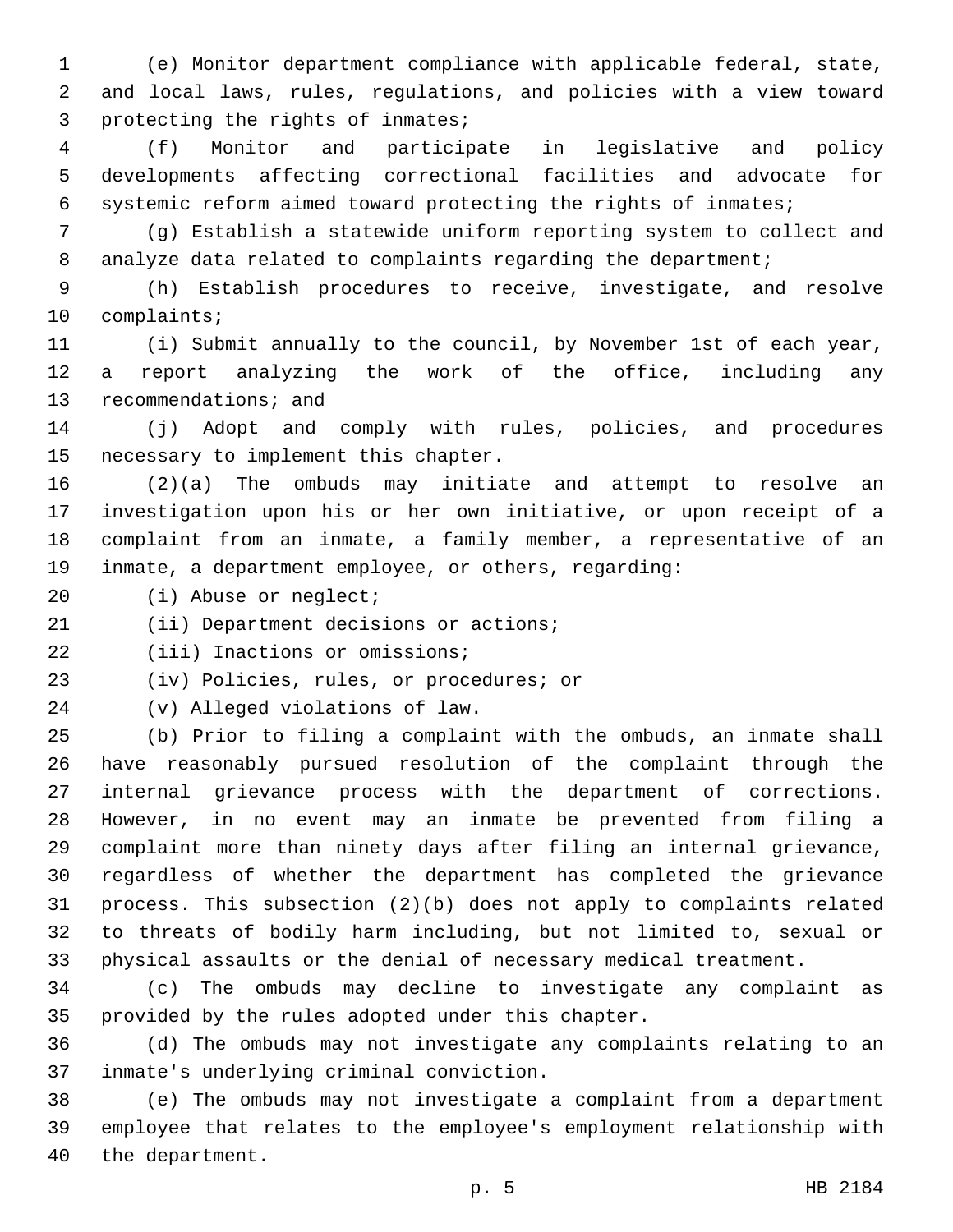(f) The ombuds may refer complainants and others to appropriate resources, agencies, or departments.2

 (g) The ombuds may not levy any fees for the submission or investigation of complaints.4

 (h) At the conclusion of an investigation of a complaint, the ombuds must render a public decision on the merits of each complaint, except that the documents supporting the decision are subject to the confidentiality provisions of section 7 of this act. The ombuds must communicate the decision to the inmate, if any, and to the department. The ombuds must state their recommendations and reasoning if, in the ombuds' opinion, the department or any employee thereof 12 should:

13 (i) Consider the matter further;

14 (ii) Modify or cancel any action;

15 (iii) Alter a rule, practice, or ruling;

16 (iv) Explain in detail the administrative action in question;

- 17 (v) Rectify an omission; or
- 18 (vi) Take any other action.

 (i) If the ombuds so requests, the department must, within the time specified, inform the ombuds about any action taken on the recommendations or the reasons for not complying with the recommendations.22

 (j) After the conclusion of an investigation, if the ombuds believes that additional action is warranted, the ombuds may:

 (i) Report a finding of abuse, neglect, or other rights violation 26 to the appropriate committees of the legislature.

 (ii) Take any additional action that the ombuds considers 28 appropriate.

 (k) Before announcing a conclusion or recommendation that expressly, or by implication, criticizes a person or the department, the ombuds must attempt to notify the person or the department. The ombuds may request to be notified by the department, within a specified time, of any action taken on any recommendation presented. The ombuds must notify the inmate, if any, of the actions taken by the department in response to the ombuds' recommendations.

 (3) This chapter does not require inmates to file a complaint with the ombuds in order to exhaust available administrative remedies for purposes of the prison litigation reform act of 1995, P.L. 104-134.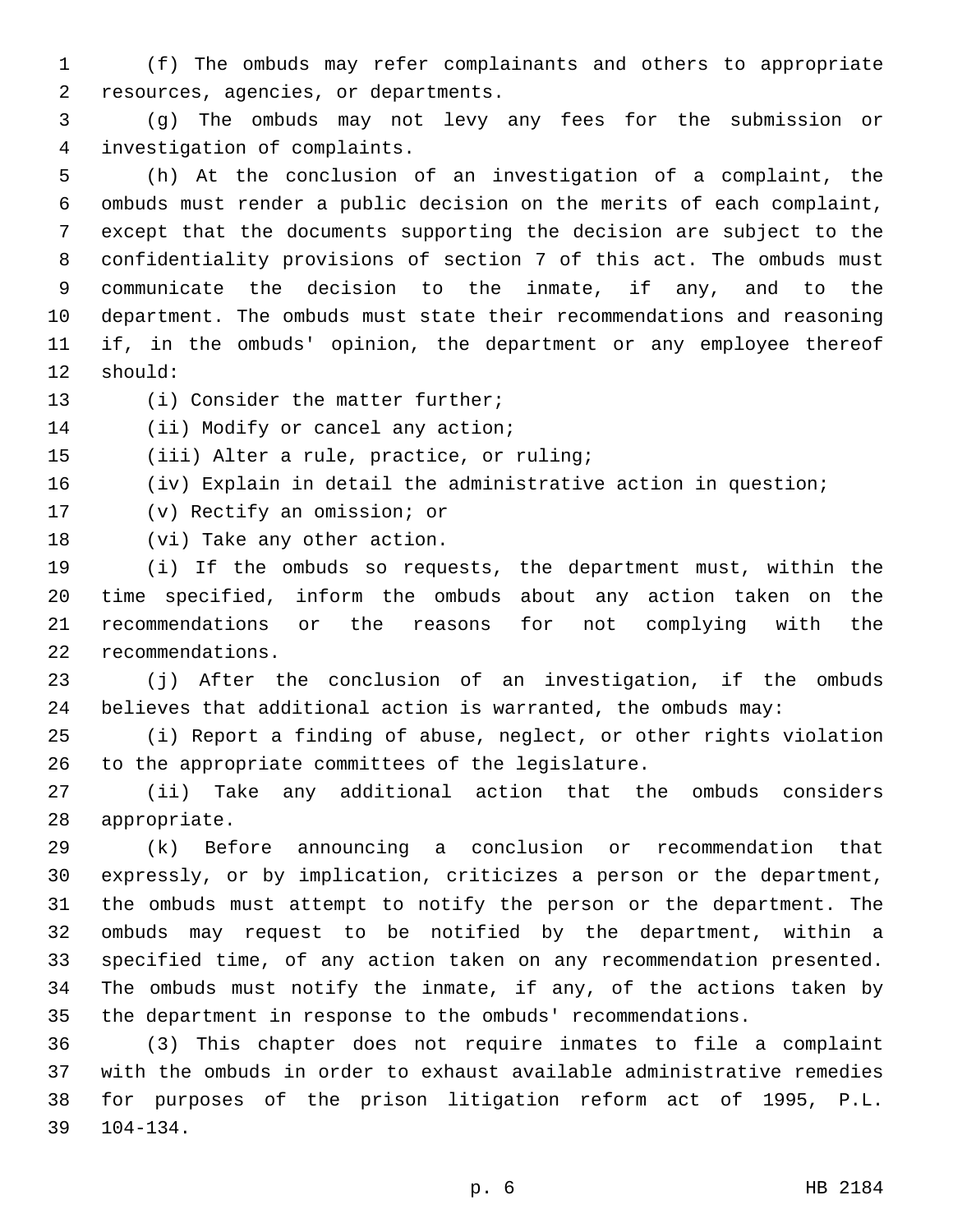NEW SECTION. **Sec. 6.** (1) The ombuds must have reasonable access to correctional facilities at all times necessary to conduct a full investigation of an incident of abuse or neglect. This authority includes the opportunity to interview any inmate, department employee, or other person, including the person thought to be the victim of such abuse, who might be reasonably believed to have knowledge of the incident under investigation. Such access must be afforded, upon request by the ombuds, when:

 (a) An incident is reported or a complaint is made to the office; (b) The ombuds determines there is reasonable suspicion that an 11 incident has or may have occurred; or

 (c) The ombuds determines that there is or may be imminent danger 13 of serious abuse or neglect of an inmate.

 (2) The ombuds must have reasonable access to department facilities, including all areas which are used by inmates, all areas which are accessible to inmates, and to programs for inmates at reasonable times, which at a minimum must include normal working hours and visiting hours. This access is for the purpose of:

 (a) Providing information about individual rights and the services available from the office, including the name, address, and 21 telephone number of the office;

 (b) Monitoring compliance with respect to the rights and safety 23 of inmates; and

 (c) Inspecting, viewing, photographing, and video recording all areas of the facility which are used by inmates or are accessible to 26 inmates.

 (3) Reasonable access to inmates includes the opportunity to meet and communicate privately and confidentially with individuals regularly, both formally and informally, by telephone, mail, and in 30 person.

 (4) The ombuds has the right to access, inspect, and obtain copies of all relevant information, records, or documents in the possession or control of the department that the ombuds considers necessary in an investigation of a complaint filed under this chapter, and the department must assist the ombuds in obtaining the necessary releases for those documents which are specifically 37 restricted or privileged for use by the ombuds.

 (a) When conducting an investigation of potential abuse or neglect, the ombuds must have access to relevant records not later

p. 7 HB 2184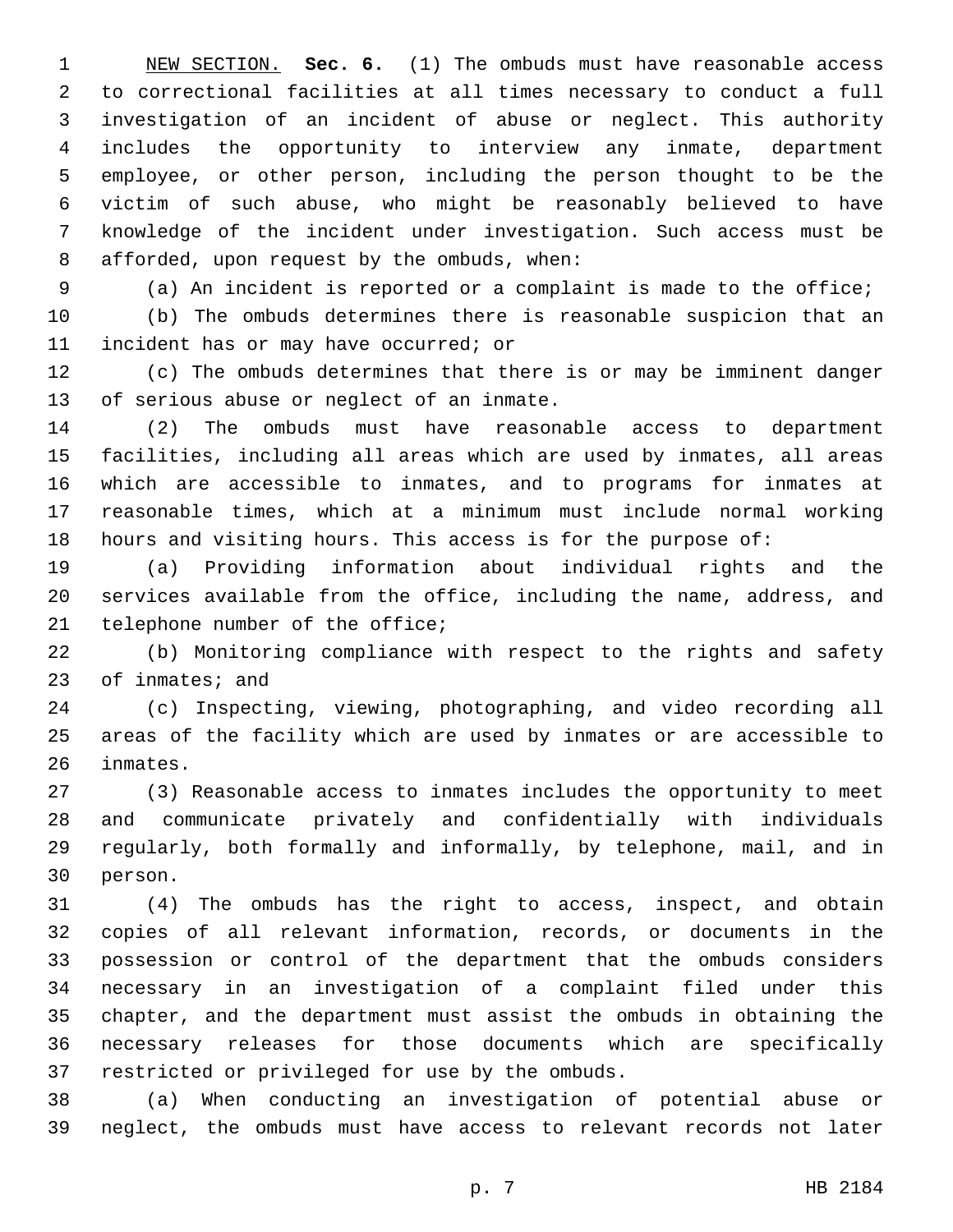than ten business days after the ombuds makes a written request for 2 such records.

 (b) The ombuds must have immediate access, not later than seventy-two hours after the ombuds makes such a request, to relevant records, without consent from another party, if the ombuds determines there is reasonable suspicion that the health or safety of an inmate is in serious and immediate jeopardy, or in any case of death of an 8 inmate while in department custody.

 (5) A state or local government agency or entity that has records that are relevant to a complaint or an investigation conducted by the ombuds must provide the ombuds with access to such records.

 NEW SECTION. **Sec. 7.** (1) Correspondence and communication with the office is confidential and must be protected as privileged correspondence in the same manner as legal correspondence or communication.

 (2) The office shall establish confidentiality rules and procedures for all information maintained by the office.

 (3) The office shall preserve the confidentiality of information obtained while providing services, including general information, technical assistance, and investigations, to individuals, including inmates, family members and representatives of inmates, department employees, and others. Confidential information may not be disclosed unless the individual gives informed consent, the disclosure is impliedly authorized in order to carry out ombuds services, or the disclosure is authorized by subsection (4) of this section.

 (4) To the extent the ombuds reasonably believes necessary, the 27 ombuds:

 (a) Must reveal information obtained in the course of providing ombuds services to prevent reasonably certain death or substantial 30 bodily harm; and

 (b) May reveal information obtained in the course of providing ombuds services to prevent the commission of a crime.

 (5) If the ombuds receives personally identifying information about individual corrections staff during the course of an investigation that the ombuds determines is unrelated or unnecessary to the subject of the investigation or recommendation for action, the ombuds will not further disclose such information. If the ombuds determines that such disclosure is necessary to an investigation or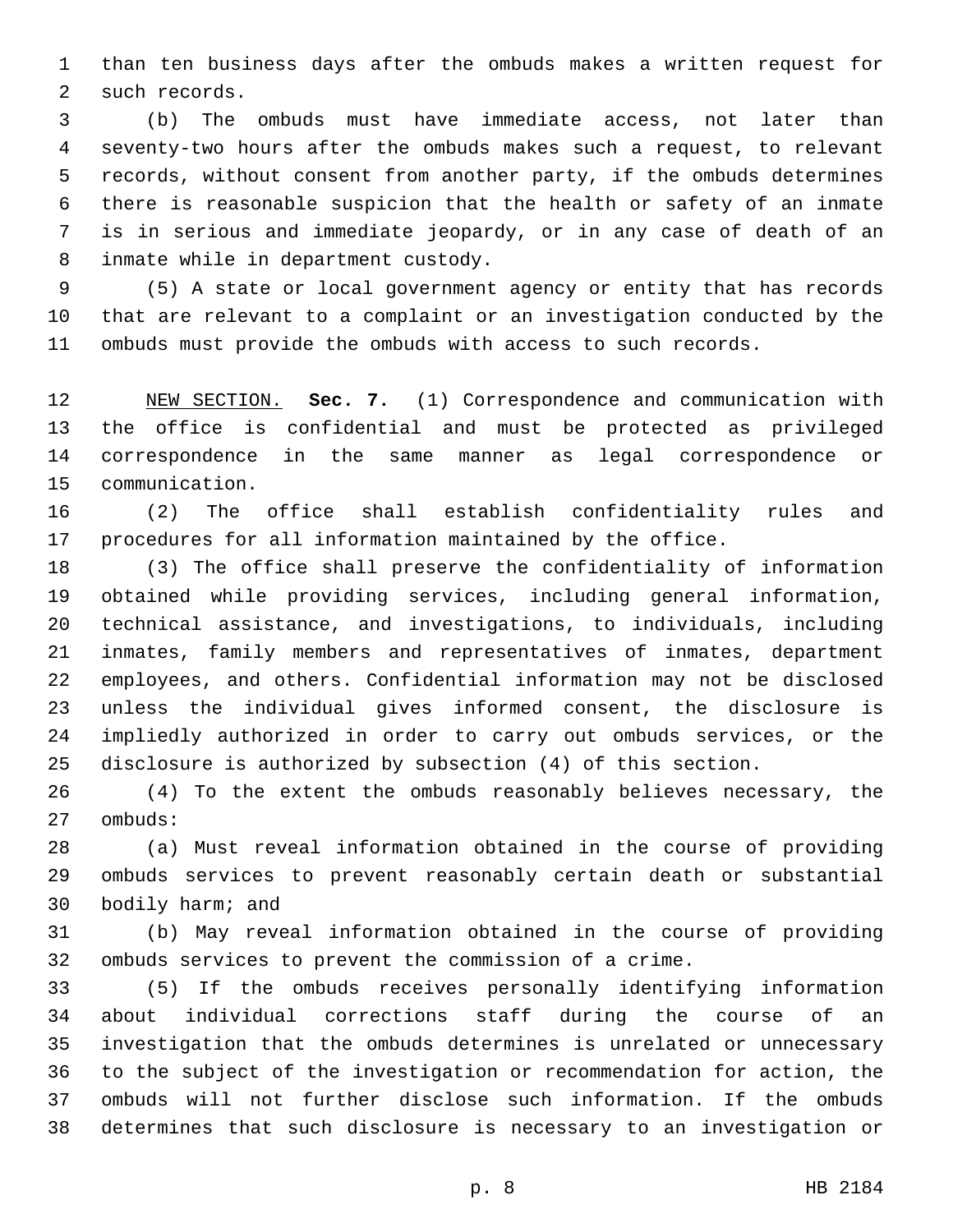recommendation, the ombuds will contact the staff member as well as the bargaining unit representative before any disclosure.

 NEW SECTION. **Sec. 8.** (1) A civil action may not be brought against any employee of the office for good faith performance of responsibilities under this chapter.

 (2) No discriminatory, disciplinary, or retaliatory action may be taken against a department employee, subcontractor, or volunteer, an inmate, or a family member or representative of an inmate for any communication made, or information given or disclosed, to aid the office in carrying out its responsibilities, unless the communication or information is made, given, or disclosed maliciously or without 12 good faith.

 (3) The department may not hinder the lawful actions of the ombuds or employees of the office, or willfully refuse to comply with 15 lawful demands of the office.

 (4) This section is not intended to infringe on the rights of an employer to supervise, discipline, or terminate an employee for other 18 reasons.

#### **PART 2**

#### **DEPARTMENT OF CORRECTIONS**

 **Sec. 9.** RCW 72.09.010 and 1995 1st sp.s. c 19 s 2 are each 22 amended to read as follows:

 It is the intent of the legislature to establish a comprehensive system of corrections for convicted law violators within the state of Washington to accomplish the following objectives.

26 (1) The ((system should)) highest duty of the department and the 27 secretary is to ensure the public safety. The system should be designed and managed to provide the maximum feasible safety for the persons and property of the general public, the staff, and the inmates.30

 (2) The system should punish the offender for violating the laws of the state of Washington. This punishment should generally be 33 limited to the denial of liberty of the offender.

 (3) The system should positively impact offenders by stressing personal responsibility and accountability and by discouraging 36 recidivism.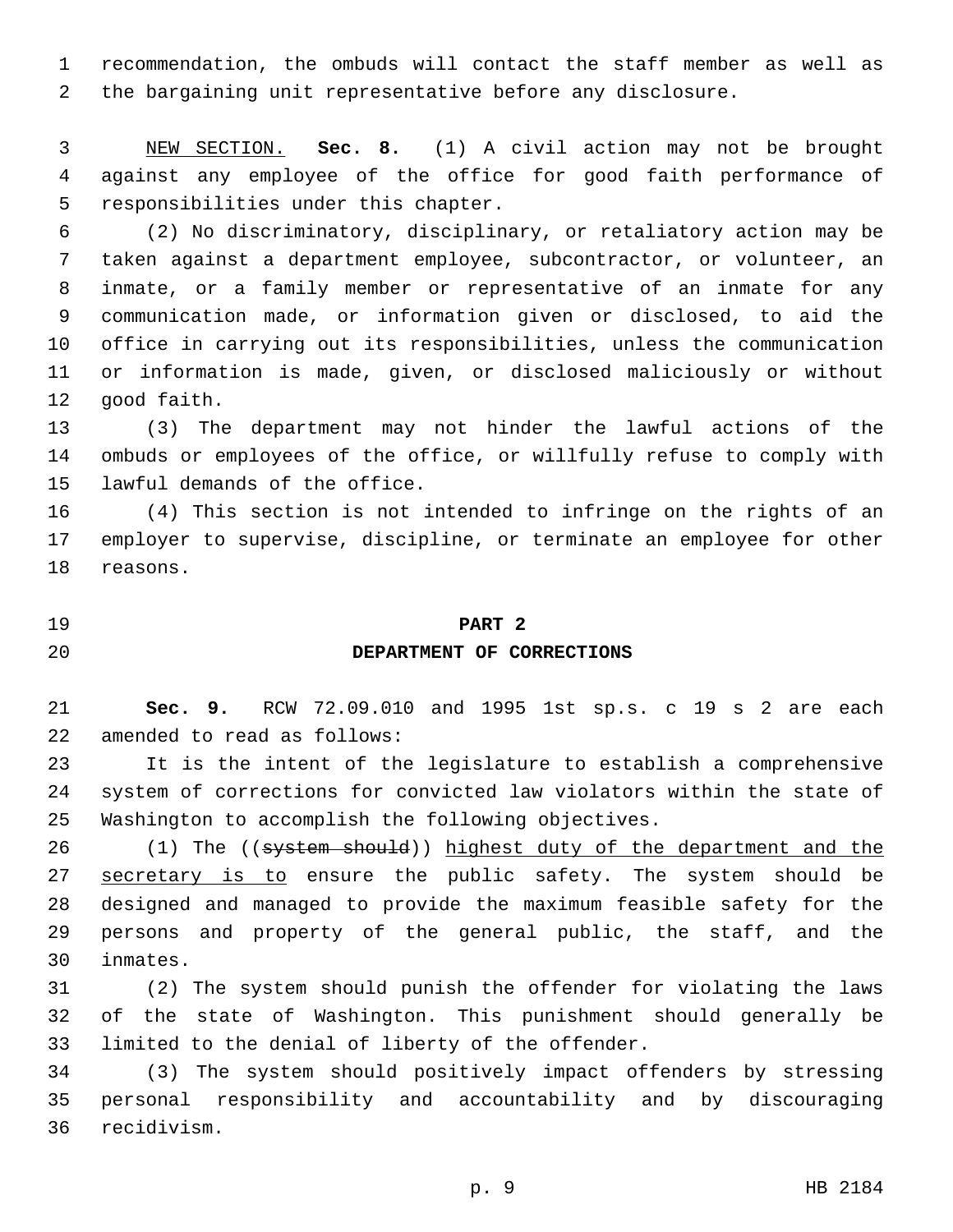(4) The system should treat all offenders fairly and equitably without regard to race, religion, sex, national origin, residence, or social condition.3

 (5) The system, as much as possible, should reflect the values of 5 the community including:

 (a) Avoiding idleness. Idleness is not only wasteful but destructive to the individual and to the community.

 (b) Adoption of the work ethic. It is the community expectation that all individuals should work and through their efforts benefit 10 both themselves and the community.

 (c) Providing opportunities for self improvement. All individuals should have opportunities to grow and expand their skills and abilities so as to fulfill their role in the community.

 (d) Linking the receipt or denial of privileges to responsible behavior and accomplishments. The individual who works to improve himself or herself and the community should be rewarded for these efforts. As a corollary, there should be no rewards for no effort.

 (e) Sharing in the obligations of the community. All citizens, the public and inmates alike, have a personal and fiscal obligation in the corrections system. All communities must share in the 21 responsibility of the corrections system.

 (6) The system should provide for prudent management of resources. The avoidance of unnecessary or inefficient public expenditures on the part of offenders and the department is essential. Offenders must be accountable to the department, and the department to the public and the legislature. The human and fiscal resources of the community are limited. The management and use of these resources can be enhanced by wise investment, productive programs, the reduction of duplication and waste, and the joining together of all involved parties in a common endeavor. Since most offenders return to the community, it is wise for the state and the communities to make an investment in effective rehabilitation programs for offenders and the wise use of resources.

 (7) The system should provide for restitution. Those who have damaged others, persons or property, have a responsibility to make 36 restitution for these damages.

 (8) The system should be accountable to the citizens of the state. In return, the individual citizens and local units of government must meet their responsibilities to make the corrections 40 system effective.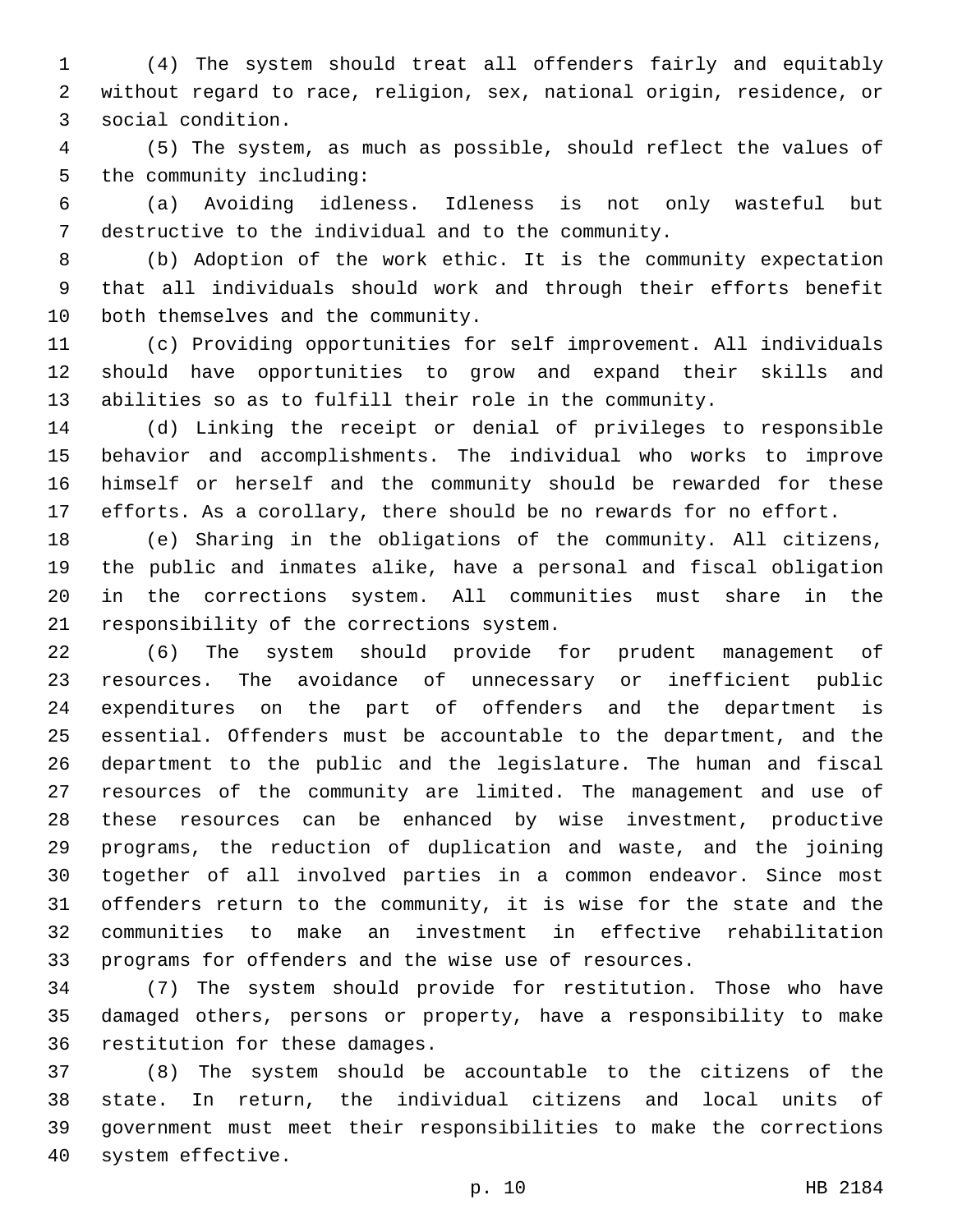(9) The system should meet those national standards which the 2 state determines to be appropriate.

 NEW SECTION. **Sec. 10.** A new section is added to chapter 72.09 4 RCW to read as follows:

 To ensure public safety and the administration of justice, if the department has actual knowledge or reason to believe that a computer calculation error is or has caused an error in the calculation of the release date for any prisoner, the department shall immediately manually calculate the release date of that prisoner as well as the release dates of any similarly sentenced prisoners.

 NEW SECTION. **Sec. 11.** A new section is added to chapter 72.09 12 RCW to read as follows:

 On December 1st of each year, and in compliance with RCW 43.01.036, the department must submit a report to the governor and relevant policy and fiscal committees of the legislature that details any information technology backlog at the department along with specific requirements and plans to address such backlog.

#### **PART 3**

### **JOINT LEGISLATIVE AUDIT AND REVIEW COMMITTEE**

 NEW SECTION. **Sec. 12.** (1) Pursuant to chapter 43.09 RCW, the joint legislative audit and review committee must conduct a performance audit of the information technology and records related units at the department of corrections, including:

 (a) The administrative structure of the units, including whether the units should be restructured to respond efficiently to changes in 26 sentencing laws and other emergent issues;

 (b) The sufficiency of staffing levels and expertise at each of the units; and

 (c) An evaluation of the advance corrections project's impact on workload and staff resources at each of the units.

 (2) The joint legislative audit and review committee shall report its findings to the governor and relevant policy and fiscal committees of the legislature by December 1, 2018.

## **PART 4**

## **SENTENCING REFORM**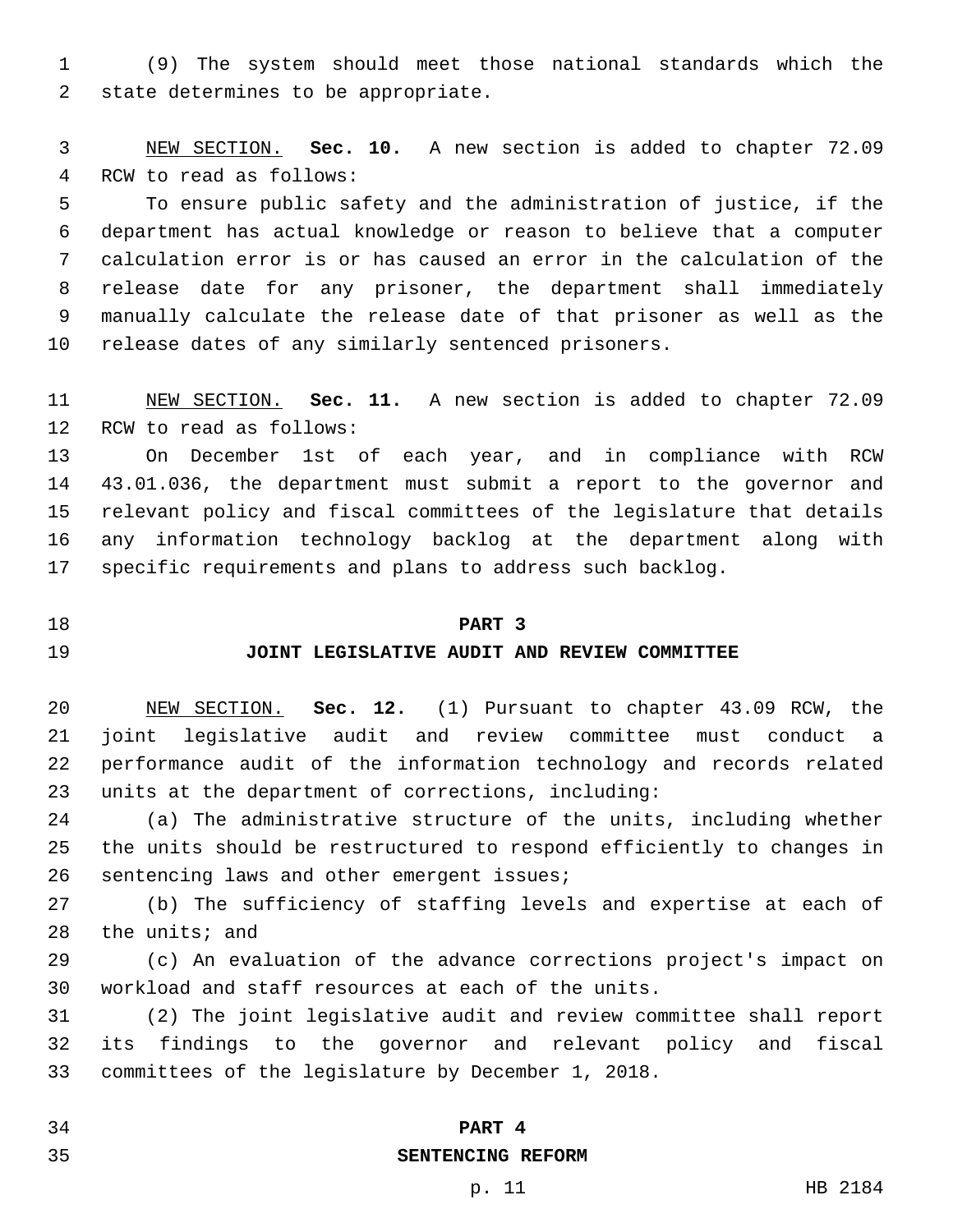NEW SECTION. **Sec. 13.** A new section is added to chapter 9.94A 2 RCW to read as follows:

 In consultation with the administrative office of the courts, superior court judges' association, Washington association of prosecuting attorneys, Washington association of criminal defense lawyers, Washington public defenders' association, and Washington association of county clerks, the department shall develop a mandatory sentencing elements worksheet. The worksheet shall be used to identify and record the elements of the court's order that are required by the department to calculate an offender's confinement term, and community custody term when ordered. The Washington administrative office of the courts must include the mandatory sentencing elements worksheet in a specific section within its felony 14 judgment and sentence forms.

 **Sec. 14.** RCW 9.94A.480 and 2011 1st sp.s. c 40 s 27 are each 16 amended to read as follows:

 (1) A current, newly created or reworked judgment and sentence document for each felony sentencing shall record any and all recommended sentencing agreements or plea agreements and the sentences for any and all felony crimes kept as public records under RCW 9.94A.475 shall contain the clearly printed name and legal signature of the sentencing judge. The judgment and sentence document as defined in this section shall also provide additional space for the sentencing judge's reasons for going either above or below the presumptive sentence range for any and all felony crimes covered as public records under RCW 9.94A.475. In addition, each felony judgment and sentence document must contain in a specific section the mandatory sentencing elements worksheet developed by the department 29 of corrections in section 13 of this act. Both the sentencing judge and the prosecuting attorney's office shall each retain or receive a completed copy of each sentencing document as defined in this section 32 for their own records.

 (2) The caseload forecast council shall be sent a completed copy of the judgment and sentence document upon conviction for each felony 35 sentencing under subsection (1) of this section.

 (3) If any completed judgment and sentence document as defined in subsection (1) of this section is not sent to the caseload forecast council as required in subsection (2) of this section, the caseload forecast council shall have the authority and shall undertake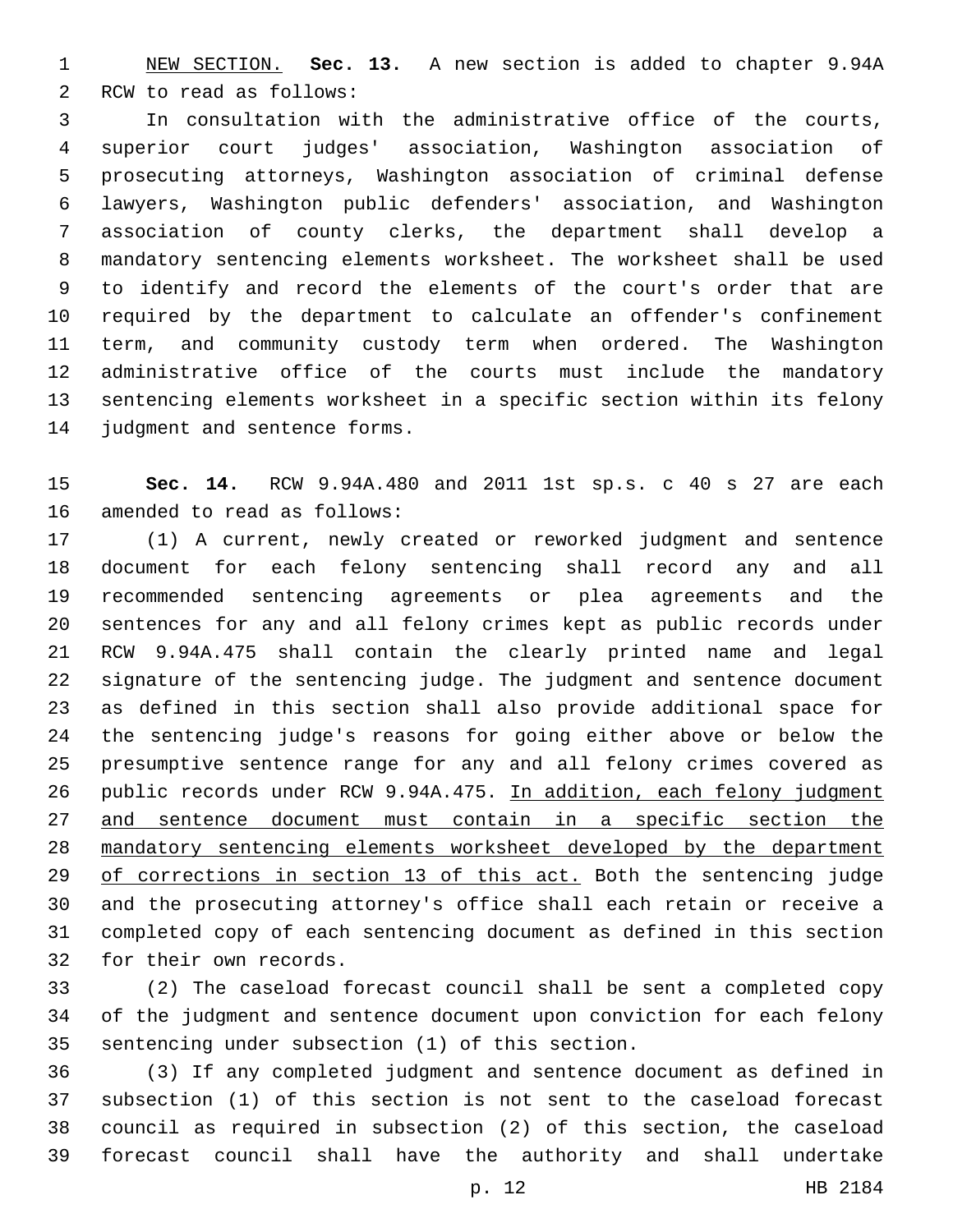reasonable and necessary steps to assure that all past, current, and future sentencing documents as defined in subsection (1) of this section are received by the caseload forecast council.

 **Sec. 15.** RCW 9.94A.585 and 2002 c 290 s 19 are each amended to 5 read as follows:

 (1) A sentence within the standard sentence range, under RCW 9.94A.510 or 9.94A.517, for an offense shall not be appealed. For purposes of this section, a sentence imposed on a first-time offender under RCW 9.94A.650 shall also be deemed to be within the standard sentence range for the offense and shall not be appealed.

 (2) A sentence outside the standard sentence range for the offense is subject to appeal by the defendant or the state. The appeal shall be to the court of appeals in accordance with rules 14 adopted by the supreme court.

 (3) Pending review of the sentence, the sentencing court or the court of appeals may order the defendant confined or placed on 17 conditional release, including bond.

 (4) To reverse a sentence which is outside the standard sentence range, the reviewing court must find: (a) Either that the reasons supplied by the sentencing court are not supported by the record which was before the judge or that those reasons do not justify a sentence outside the standard sentence range for that offense; or (b) that the sentence imposed was clearly excessive or clearly too 24 lenient.

 (5) A review under this section shall be made solely upon the record that was before the sentencing court. Written briefs shall not be required and the review and decision shall be made in an expedited manner according to rules adopted by the supreme court.

 (6) The court of appeals shall issue a written opinion in support of its decision whenever the judgment of the sentencing court is reversed and may issue written opinions in any other case where the court believes that a written opinion would provide guidance to sentencing courts and others in implementing this chapter and in developing a common law of sentencing within the state.

 (7) The department may petition for a review of a sentence committing an offender to the custody or jurisdiction of the 37 department. The review shall be limited to errors of law or to address a missing, incomplete, or illegible mandatory sentencing elements section required pursuant to RCW 9.94A.480(1). Such petition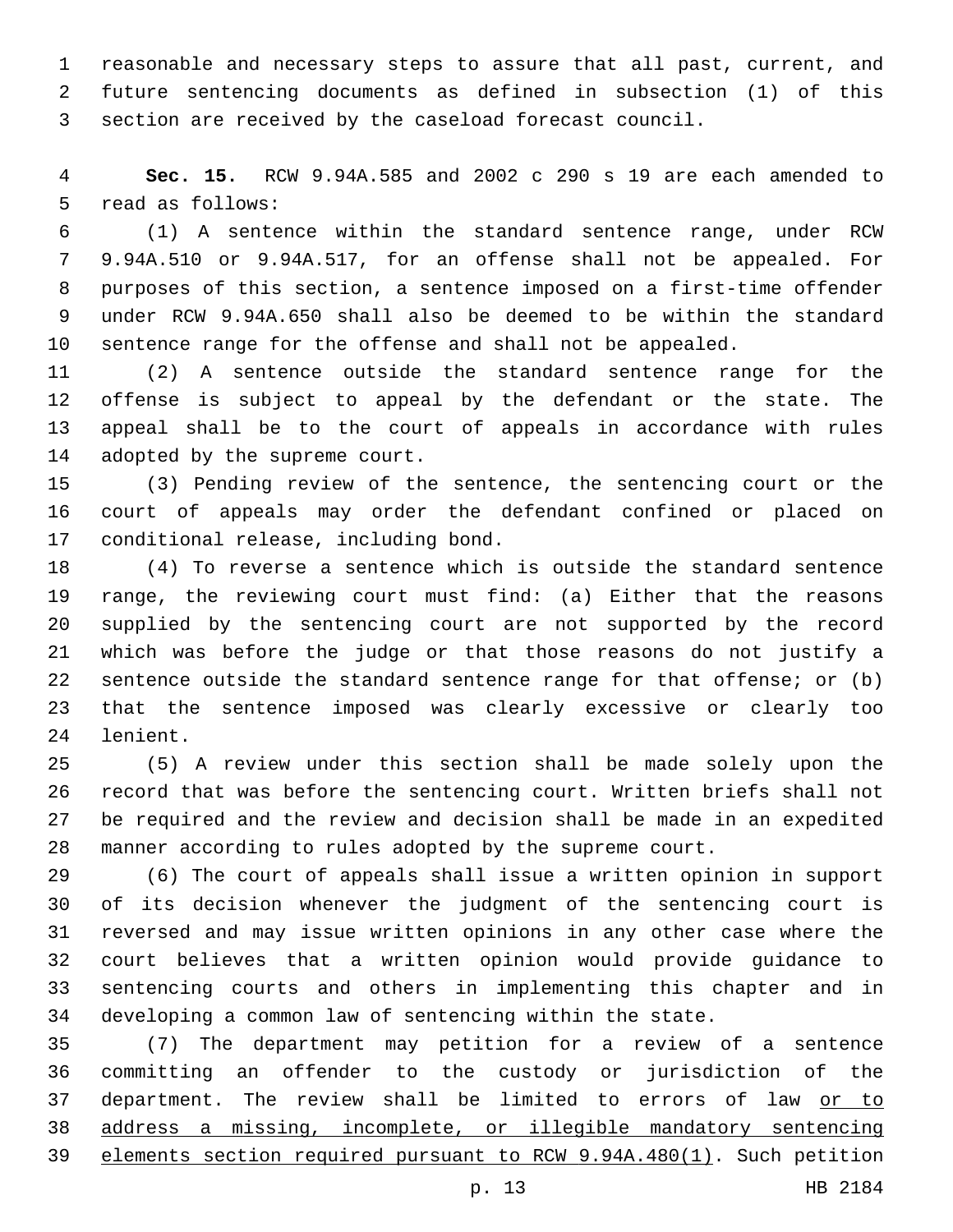shall be filed with the court of appeals no later than ninety days after the department has actual knowledge of terms of the sentence. The petition shall include a certification by the department that all reasonable efforts to resolve the dispute at the superior court level 5 have been exhausted.

 NEW SECTION. **Sec. 16.** (1) Subject to the availability of amounts appropriated for this specific purpose, by December 1, 2017, the sentencing guidelines commission shall contract for the services of an external consultant to evaluate the state's sentencing laws and practices. The consultant must have demonstrated experience and knowledge in Washington's sentencing system and other sentencing systems and models in other states and nations. The consultant must have demonstrated experience in conducting significant research studies. The evaluation must include:

 (a) An assessment of sentencing complexities in law and in implementation, including an assessment of possible challenges faced by the courts, jails, and the department of corrections;

 (b) An assessment of whether the sentencing reform act conforms to its intended purposes, including reducing disparity between 20 similarly situated offenders;

 (c) An assessment of the sentencing changes adopted by the 22 legislature since 1981, including frequency, nature, and impact;

 (d) An assessment of sentence lengths among different categories of offenders and whether those sentences conform to current research literature on the relationship between sentences lengths and 26 recidivism;

 (e) An assessment of the consistent or inconsistent application and impact of sentencing laws on offenders and the community;

 (f) An assessment of the state's sentencing laws and practices as compared to other states and other sentencing models including, but not limited to, whether the current sentencing laws and practices promote public safety, fairness, and equity as compared to other 33 models of sentencing;

 (g) An assessment of whether the elimination of the parole system and establishment of determinate sentencing is connected to or has resulted in excessive incarceration of low-risk offenders;

 (h) Recommendations for changing and improving sentencing laws and practices to address implementation challenges, promote public safety, reduce recidivism, reduce disparity, reduce incarceration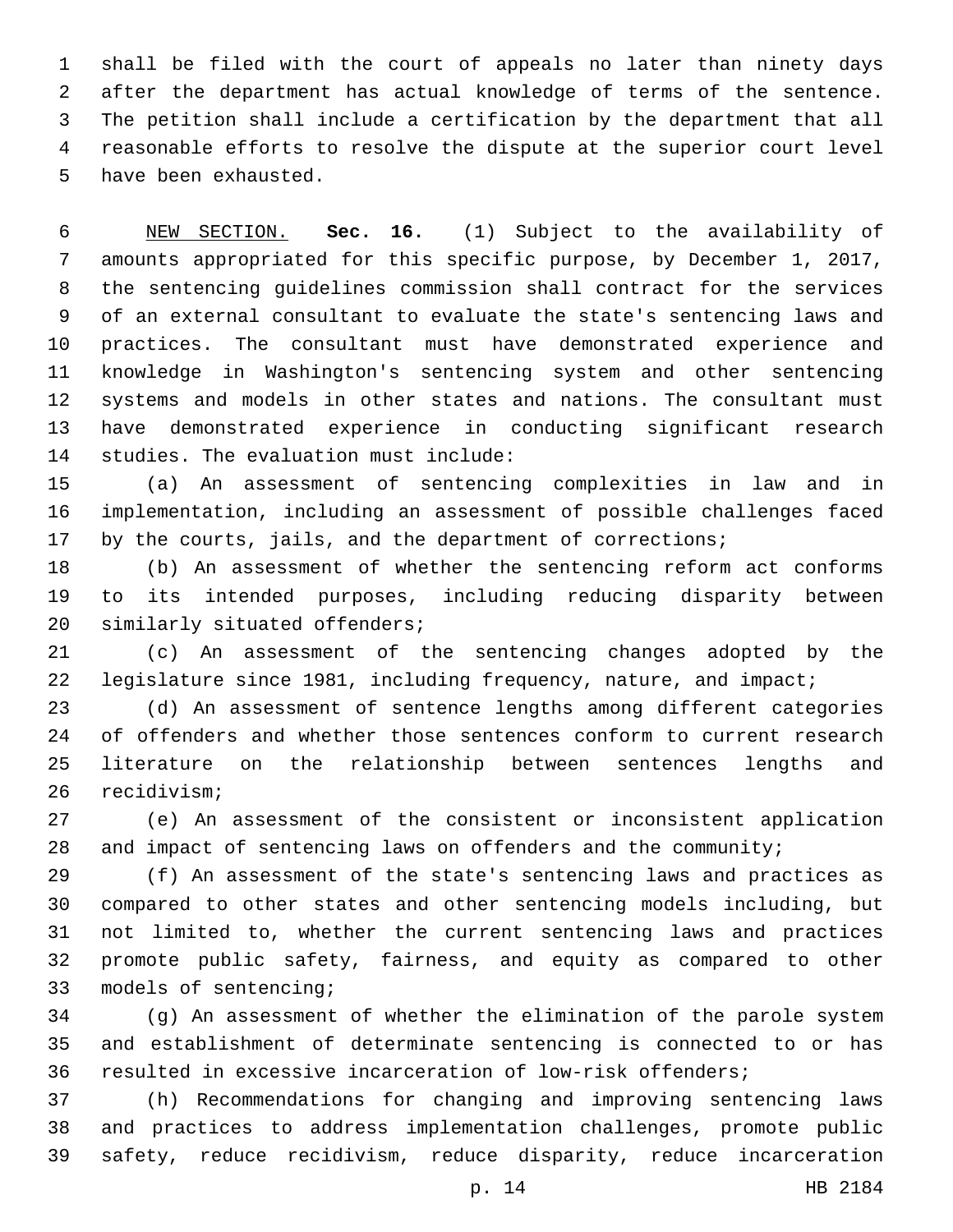1 rates for low-risk offenders, reduce costs to taxpayers, and promote 2 fairness and equity, including a phased implementation plan for 3 possible retroactive and prospective changes; and

4 (i) Recommendations for establishing an ongoing review of 5 sentencing laws and practices.

 (2) The consultant shall complete its evaluation and submit a report to the commission, the joint legislative task force on criminal sentencing under section 17 of this act, the appropriate committees of the legislature, and the governor by September 1, 2018. The contract for services must include a requirement for three briefings before the legislature to take place during the 2018 interim and 2019 regular legislative session, including for the joint legislative task force on sentencing, the house of representatives, 14 and the senate.

15 (3) This section expires July 1, 2019.

16 NEW SECTION. **Sec. 17.** (1) A joint legislative task force on 17 criminal sentencing is established.

18 (2) The task force is composed of members as provided in this 19 subsection.

20 (a) The president of the senate shall appoint one member from 21 each of the two largest caucuses of the senate.

22 (b) The speaker of the house of representatives shall appoint one 23 member from each of the two largest caucuses of the house of 24 representatives.

25 (c) The president of the senate and the speaker of the house of 26 representatives jointly shall appoint members representing the:

27 (i) Washington association of sheriffs and police chiefs;

28 (ii) Washington state patrol;

29 (iii) Caseload forecast council;

30 (iv) Washington association of prosecuting attorneys;

31 (v) Washington association of criminal defense attorneys or the 32 Washington defender association;

33 (vi) Washington state association of counties;

34 (vii) Office of the attorney general;

35 (viii) American civil liberties union of Washington;

(ix) Sentencing guidelines commission;36

37 (x) Department of corrections;

38 (xi) Superior court judges' association; and

39 (xii) Administrative office of the courts.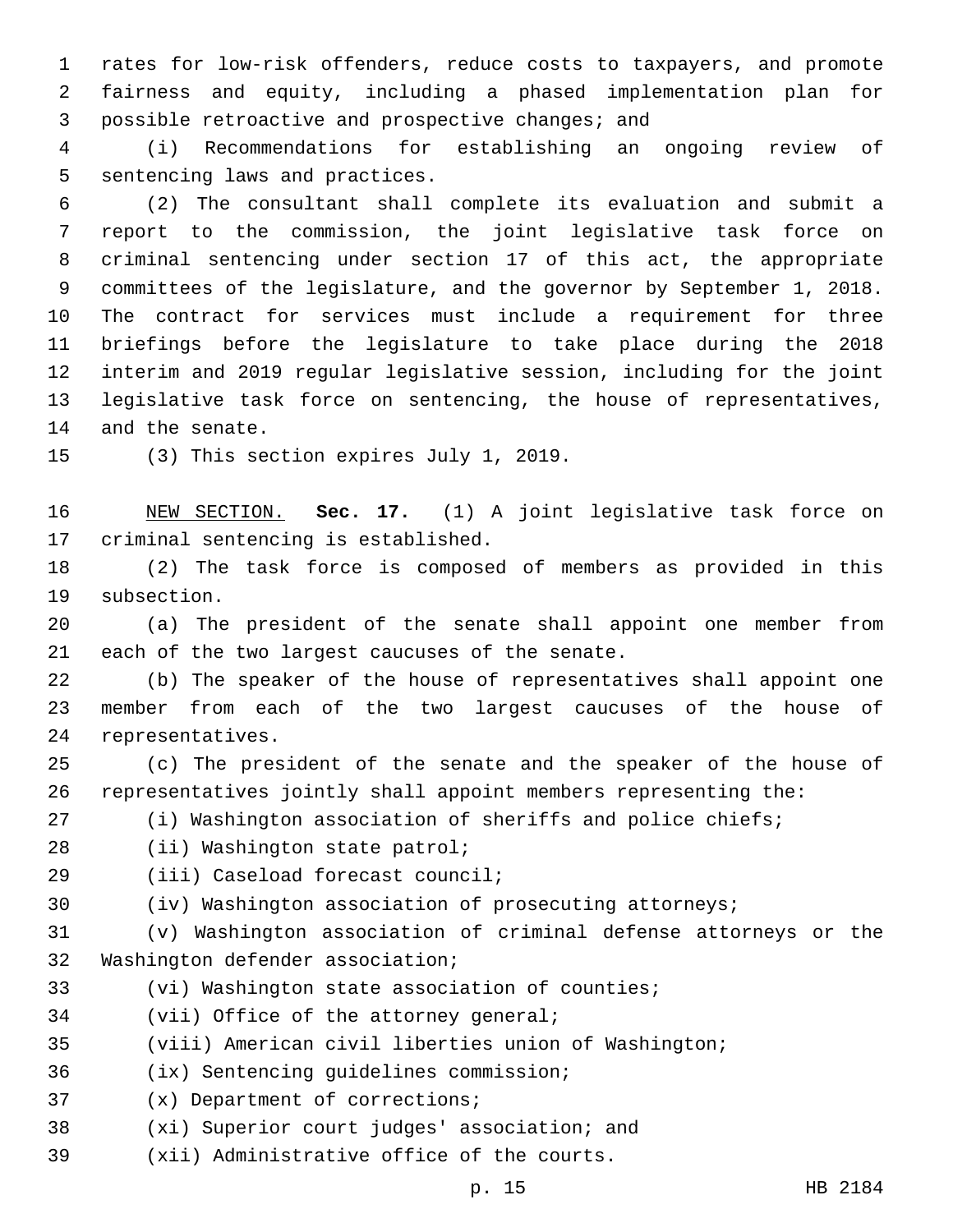(3) The task force shall review sentencing laws after consideration of the study under section 16 of this act and the consultant's recommendations. The task force shall develop recommendations to reduce sentencing implementation complexities and errors, improve the effectiveness and fairness of the sentencing system, and promote public safety. The task force shall submit a report, including findings and recommendations, to the governor and the appropriate committees of the legislature by December 1, 2019.

 (4) The legislative membership shall convene the initial meeting 10 of the task force no later than September 2018.

 (5) The legislative members of the task force shall choose the task force's cochairs, which must include one senator and one representative from among the legislative membership of the task 14 force.

 (6) Staff support for the task force must be provided by the senate committee services and the house office of program research.

 (7) Legislative members of the task force are reimbursed for travel expenses in accordance with RCW 44.04.120. Nonlegislative members are not entitled to be reimbursed for travel expenses if they are elected officials or are participating on behalf of an employer, governmental entity, or other organization. Any reimbursement for other nonlegislative members is subject to chapter 43.03 RCW.

 (8) The expenses of the task force shall be paid jointly by the senate and the house of representatives. Task force expenditures are subject to approval by the senate facilities and operations committee and the house executive rules committee, or their successor 27 committees.

28 (9) This section expires July 1, 2020.

#### **PART 5**

#### **GENERAL PROVISIONS**

 NEW SECTION. **Sec. 18.** In the contract for the next regularly scheduled performance audit under RCW 42.40.110 following the effective date of this section, the office of financial management must require the audit to review any relevant documentation regarding the department of corrections early release error, with particular focus on the ability of department of corrections employees to use the state employee whistleblower program. The audit must include